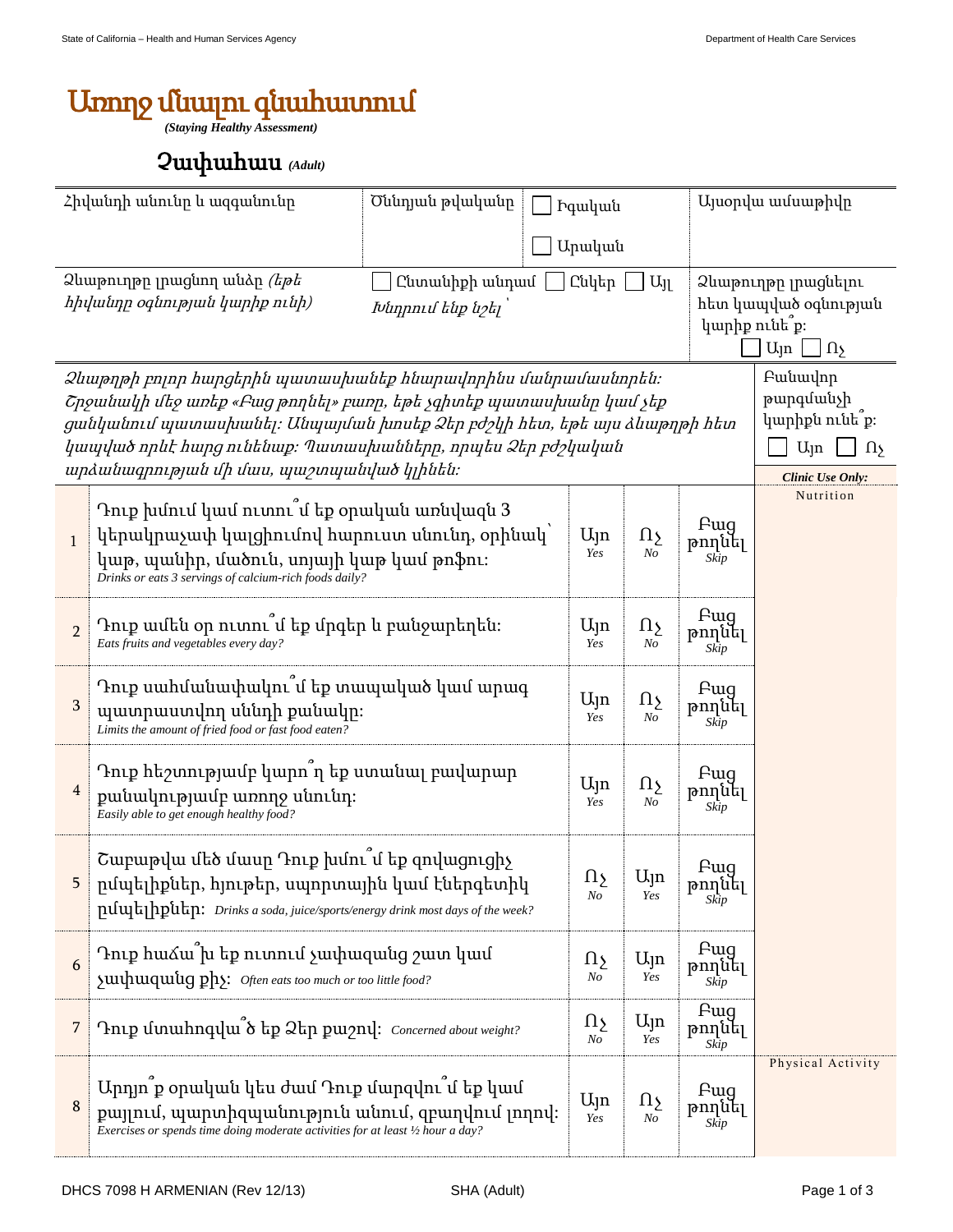| $\mathbf{Q}$ | Դուք Ձեզ ապահո վ եք զգում Ձեր ապրած վայրում։<br>Feels safe where she/he lives?                                                                                                                                                         |                                     | Ωչ<br>N <sub>O</sub>     | Fwq<br>թողնել<br>Skip         | Safety                        |
|--------------|----------------------------------------------------------------------------------------------------------------------------------------------------------------------------------------------------------------------------------------|-------------------------------------|--------------------------|-------------------------------|-------------------------------|
| 10           | Վերջերս Դուք ավտոմեքենայի վթարի ենթարկվե՞լ եք։<br>Had any car accidents lately?                                                                                                                                                        | Ωչ<br>No                            | $U_{\parallel}$ n<br>Yes | <b>F</b> ug<br>թողնել<br>Skip |                               |
| 11           | Վերջի տարվա ընթացքում Ձեզ ինչ-որ մեկը<br>ապտակել, ոտքով հարվածել, ֆիզիկապես վնասե՞լ է։<br>Been hit, slapped, kicked, or physically hurt by someone in the last year?                                                                   | $\Omega$<br>N <sub>O</sub>          | Ujn<br>Yes               | Fwq<br>թողնել<br>Skip         |                               |
| 12           | Երբ մեքենա եք վարում, մի՞շտ եք կապում<br>uufpuuqnuhutapp: Always wears a seat belt when driving or riding in a car?                                                                                                                    | $U_{\parallel}$ n<br>Yes            | Ωչ<br>N <sub>O</sub>     | <b>F</b> ug<br>թողնել<br>Skip |                               |
| 13           | Դուք Ձեր տանը կամ բնակարանում պահու՞մ եք<br>hpuguù: Keeps a gun in house or place where she/he lives?                                                                                                                                  | Ωչ<br>$N_{O}$                       | Ալո<br>Yes               | Fwq<br>թողնել<br>Skip         |                               |
| 14           | Դուք ամեն օր խոզանակով և ատամնաբուժական<br>ptiny duppni u tp uunuudutinn: Brushes and flosses teeth daily?                                                                                                                             | $U_{\parallel}$ n<br>Yes            | Ωչ<br>No                 | <b>F</b> ug<br>թողնել<br>Skip | Dental Health                 |
| 15           | Դուք հաձա խ եք ունենում տխրության,<br>hnւսահատության, ջղայնության կամ տագնապի<br>qquigniuf: Often feels sad, hopeless, angry, or worried?                                                                                              | $\Omega_{\Sigma}$<br>N <sub>o</sub> | Ujn<br>Yes               | <b>F</b> ug<br>թողնել<br>Skip | Mental Health                 |
| 16           | Դուք հաձա՞խ եք ունենում քնելու հետ կապված<br>hiunhputin: Often has trouble sleeping?                                                                                                                                                   | Ωչ<br>N <sub>O</sub>                | Ujn<br>Yes               | Fwg<br>թողնել<br>Skip         |                               |
| 17           | Դուք ծխու մ կամ ծամու մ եք ծխախոտ։<br>Smokes or chews tobacco?                                                                                                                                                                         | $\Omega_{\Sigma}$<br>N <sub>O</sub> | Ujn<br>Yes               | Fwg<br>թողնել<br>Skip         | Alcohol, Tobacco,<br>Drug Use |
| 18           | Ձեր ընկերները կամ ընտանիքի անդամները ծխու՞մ<br>են Ձեր տանը կամ բնակարանում։<br>Friends/family members smoke in house or place where she/he lives?                                                                                      | Ωչ<br>N <sub>O</sub>                | Ujn<br>Yes               | Pug<br>թողնել<br>Skip         |                               |
| 19           | Անցյալ տարվա ընթացքում Դուք խմե՞լ եք՝<br>(mnunumphu) 5 կամ ավել բաժակ խմիչք մեկ օրում։<br>( <b>կանայք</b> ) 4 կամ ավել բաժակ խմիչք մեկ օրում։<br>In the past year, had (5 for men) or (4 for women) or more alcohol drinks in one day? | Ωչ<br>$N_{O}$                       | Ujn<br>Yes               | <b>Fwg</b><br>թողնել<br>Skip  |                               |
| 20           | Դուք օգտագործու՞մ եք թմրադեղեր կամ<br>դեղամիջոցներ՝ քնելու, հանգստանալու,<br>հանդարտվելու, ավելի լավ զգալու կամ նիհարելու<br>huulup: Uses any drugs/medicines to help sleep, relax, calm down, feel better, or lose<br>weight?         | $\Omega$<br>N <sub>O</sub>          | $U_{\parallel}$ n<br>Yes | Fwg<br>թողնել<br>Skip         |                               |
| 21           | Կարծու մ եք արդյոք, որ Դուք կամ Ձեր զուգրնկերը<br>$h\eta h$ $\vdash$ : Thinks she/he or partner could be pregnant?                                                                                                                     | $\Omega_{\Sigma}$<br>N <sub>O</sub> | Ujn<br>Yes               | Pug<br>թողնել<br>Skip         | Sexual Issues                 |
| 22           | Կարծու՞մ եք արդյոք, որ Դուք կամ Ձեր զուգրնկերը<br>կարող եք ունենալ սեռական ձանապարհով<br>փոխանցվող վարակ, օրինակ՝ խլամիդիա, գոնորեա,<br>սեռական գորտնուկներ և այլն։<br>Thinks she/he or partner could have an STI?                     | $\Omega$<br>No                      | $U_{\parallel}$ n<br>Yes | Fwg<br>թողնել<br>Skip         |                               |